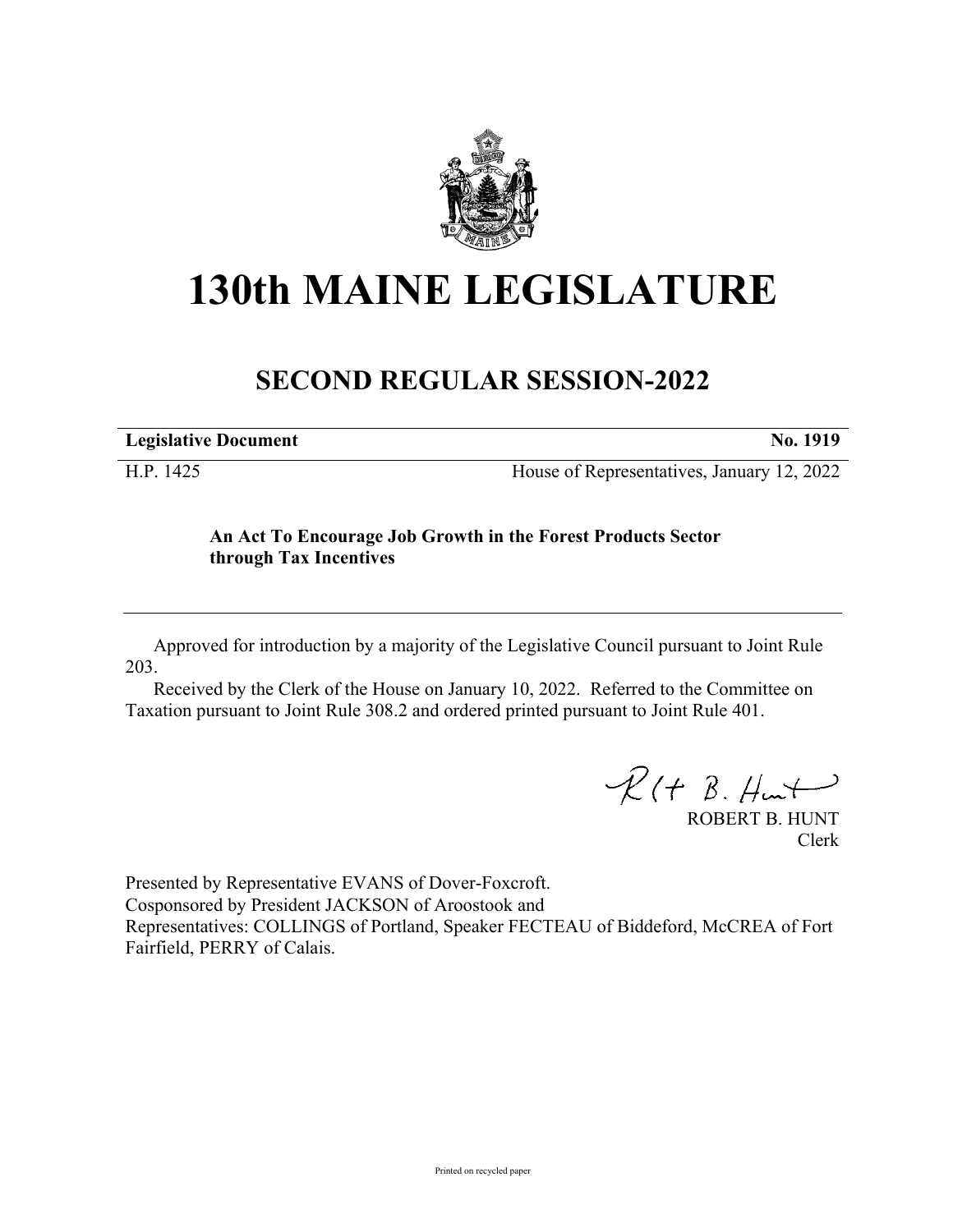| 1                    | Be it enacted by the People of the State of Maine as follows:                                                                                                                                                                                                                                        |
|----------------------|------------------------------------------------------------------------------------------------------------------------------------------------------------------------------------------------------------------------------------------------------------------------------------------------------|
| $\overline{2}$       | Sec. 1. 36 MRSA §6753, sub-§8-A is enacted to read:                                                                                                                                                                                                                                                  |
| 3                    | 8-A. Forest products business. "Forest products business" means a business engaged                                                                                                                                                                                                                   |
| $\overline{4}$       | commercially in:                                                                                                                                                                                                                                                                                     |
| 5                    | A. Timber harvesting, as defined in Title 12, section 8868, subsection 4;                                                                                                                                                                                                                            |
| 6                    | <b>B.</b> The delivery of raw materials to a wood products facility;                                                                                                                                                                                                                                 |
| 7                    | C. Activities that are dependent on the production of wood fiber;                                                                                                                                                                                                                                    |
| 8                    | D. The processing of trees as a renewable resource for wood or biomass or for direct                                                                                                                                                                                                                 |
| 9                    | timber sales;                                                                                                                                                                                                                                                                                        |
| 10                   | E. The production of trees for ornamental plantings or woody material for composite                                                                                                                                                                                                                  |
| 11                   | products or for use as a combustion energy source; or                                                                                                                                                                                                                                                |
| 12                   | F. Other timber harvesting activities such as the construction and maintenance of roads                                                                                                                                                                                                              |
| 13                   | used primarily for timber harvesting and other activities conducted to facilitate timber                                                                                                                                                                                                             |
| 14                   | harvesting, including, but not limited to, the mining of gravel used for the construction                                                                                                                                                                                                            |
| 15                   | and maintenance of roads used primarily for timber harvesting and other activities                                                                                                                                                                                                                   |
| 16                   | conducted to facilitate timber harvesting.                                                                                                                                                                                                                                                           |
| 17                   | Sec. 2. 36 MRSA §6753, sub-§11, as amended by PL 2001, c. 157, §1, is further                                                                                                                                                                                                                        |
| 18                   | amended to read:                                                                                                                                                                                                                                                                                     |
| 19                   | 11. Qualified business. "Qualified business" means any for-profit business in this                                                                                                                                                                                                                   |
| 20                   | State, other than a public utility as defined by Title 35-A, section 102, that adds 5 or more                                                                                                                                                                                                        |
| 21                   | qualified employees above its base level of employment in this State within any 2-year                                                                                                                                                                                                               |
| 22                   | period commencing on or after January 1, 1996, or, in the case of a forest products business,                                                                                                                                                                                                        |
| 23                   | adds one or more qualified employees above its base level of employment in this State                                                                                                                                                                                                                |
| 24                   | within a one-year period commencing on or after January 1, 2023, and that meets one of                                                                                                                                                                                                               |
| 25                   | the following criteria:                                                                                                                                                                                                                                                                              |
| 26                   | A. The business is not engaged in retail operations;                                                                                                                                                                                                                                                 |
| 27                   | B. The business is engaged in retail operations but less than 50% of its total annual                                                                                                                                                                                                                |
| 28                   | revenues from Maine-based operations are derived from sales taxable in this State; or                                                                                                                                                                                                                |
| 29<br>30<br>31<br>32 | The business is engaged in retail operations and can demonstrate to the<br>C.<br>commissioner by a preponderance of the evidence that any increased sales will not<br>include sales tax revenues derived from a transferring or shifting of retail sales from<br>other businesses in this State-; or |
| 33                   | D. The business is a forest products business.                                                                                                                                                                                                                                                       |
| 34                   | For purposes of this subsection, "retail operations" means sales of consumer goods for                                                                                                                                                                                                               |
| 35                   | household use to consumers who personally visit the business location to purchase the                                                                                                                                                                                                                |
| 36                   | goods.                                                                                                                                                                                                                                                                                               |
| 37                   | Sec. 3. 36 MRSA §6753, sub-§12, as amended by PL 2015, c. 368, §5, is repealed                                                                                                                                                                                                                       |
| 38                   | and the following enacted in its place:                                                                                                                                                                                                                                                              |
| 39                   | 12. Qualified employee. Except as provided in paragraph A or B, "qualified                                                                                                                                                                                                                           |
| 40                   | employee" means a new, full-time employee hired in this State by a qualified business for                                                                                                                                                                                                            |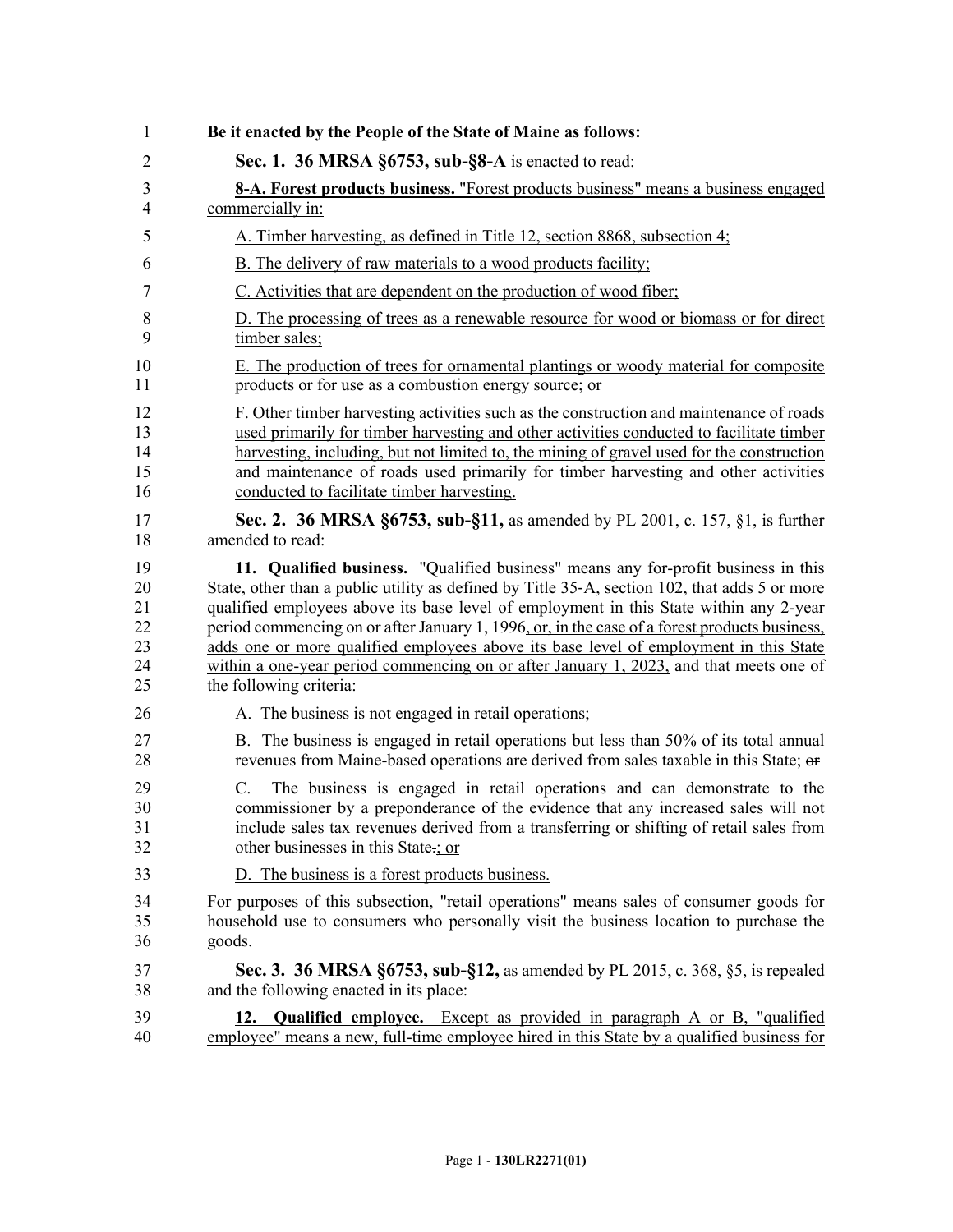whom a retirement program subject to the Employee Retirement Income Security Act of 42 1974, 29 United States Code, Chapter 18 and group health insurance are provided and whose income derived from employment with the applicant, calculated on a calendar year 44 basis, is greater than the most recent annual per capita personal income in the county in which the qualified employee is employed, as long as Maine income tax withholding 46 attributed to the qualified employee is subject to reimbursement to the qualified business under this chapter. 1 2 3 4 5 6 7

8 A. For an employee in a call center in Aroostook County or Washington County, 9 "qualified employee" means a new, full-time employee hired in this State by a qualified 10 business for whom a retirement program subject to the Employee Retirement Income 11 Security Act of 1974, 29 United States Code, Chapter 18 and group health insurance 12 are provided and whose income derived from employment with the applicant, 13 calculated on a weekly basis, is greater than the average weekly wage for the most 14 recent available calendar year as derived from the quarterly census of employment and 15 wages and provided annually by the Department of Labor, as long as Maine income 16 tax withholding attributed to the qualified employee is subject to reimbursement to the 17 qualified business under this chapter. The calculation of the average weekly wage must 18 include data from the counties of Androscoggin, Aroostook, Franklin, Hancock, 19 Kennebec, Knox, Lincoln, Oxford, Penobscot, Piscataquis, Sagadahoc, Somerset, 20 Waldo and Washington. With respect to a call center in Aroostook County or 21 Washington County, in a county in which the average annual unemployment rate at the 22 time of certification for the most recent calendar year is greater than the state average 23 for the same year, the wage threshold is 90% of the average weekly wage as derived 24 from the quarterly census of employment and wages. With respect to a call center in 25 Aroostook County or Washington County and upon approval of the commissioner, a 26 qualified business located in a county in which the average annual unemployment rate 27 at the time of certification for the most recent calendar year is greater than the state 28 average for that same year qualifies for a phase-in of salary threshold requirements. 29 Except for a call center in Aroostook County or Washington County as otherwise 30 provided in this paragraph, a qualified business under this provision must meet 70% of 31 the average weekly wage as derived from the quarterly census of employment and 32 wages in the first year of certification, 80% of the average weekly wage as derived 33 from the quarterly census of employment and wages in the 2nd year of certification 34 and 90% of the average weekly wage as derived from the quarterly census of 35 employment and wages in all following years of certification. Failure to meet any of 36 these requirements results in automatic revocation of certification.

37 B. For an employee employed by a qualified business that is a forest products business, 38 "qualified employee" means a new employee hired in this State by the qualified 39 business who is employed for at least 900 hours in a calendar year by the qualified 40 business and for whom a retirement program subject to the Employee Retirement 41 Income Security Act of 1974, 29 United States Code, Chapter 18 and group health 42 insurance are provided and whose income derived from employment with the 43 applicant, calculated on a calendar year basis, is greater than the most recent annual 44 per capita personal income in the county in which the qualified employee is employed, 45 as long as Maine income tax withholding attributed to the qualified employee is subject 46 to reimbursement to the qualified business under this chapter.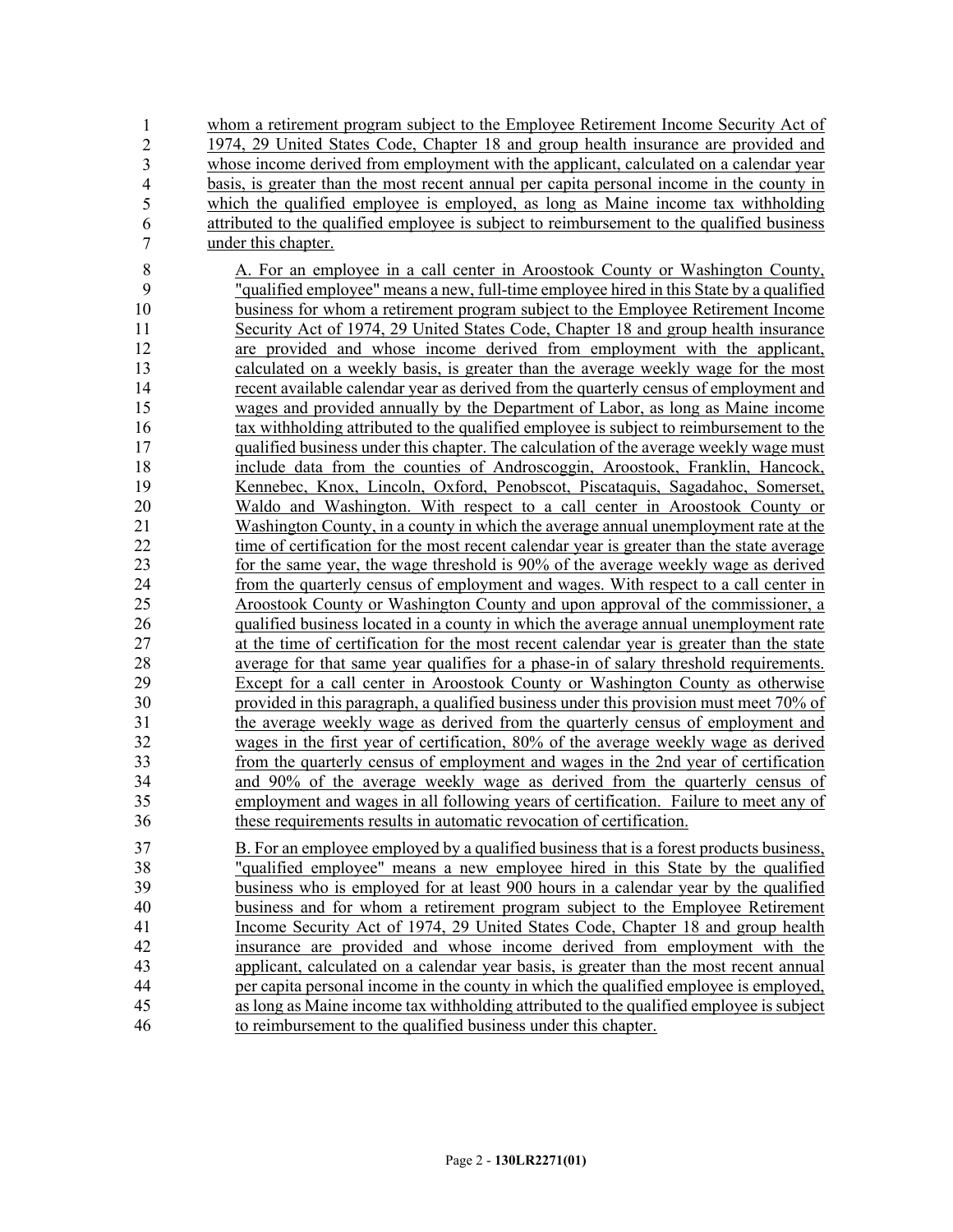| $\mathbf{1}$     | "Qualified employee" does not include an employee who is shifted to a qualified business                                                                                             |
|------------------|--------------------------------------------------------------------------------------------------------------------------------------------------------------------------------------|
| $\sqrt{2}$       | from an affiliated business. The commissioner shall determine whether a shifting of                                                                                                  |
| $\overline{3}$   | employees has occurred.                                                                                                                                                              |
| $\overline{4}$   | Sec. 4. 36 MRSA §6754, sub-§1, ¶E is enacted to read:                                                                                                                                |
| 5<br>6<br>$\tau$ | For a qualified business that is a forest products business in this State,<br>Е.<br>notwithstanding any provision of this chapter to the contrary, the reimbursement is<br>equal to: |
| 8                | (1) Up to 160 hours of the labor costs for both the qualified employee and another                                                                                                   |
| 9                | employee of the qualified business who is training that qualified employee;                                                                                                          |
| 10               | (2) The cost of training and equipment, other than the cost of labor, required to                                                                                                    |
| 11               | train a qualified employee; and                                                                                                                                                      |
| 12               | (3) A percentage of the amount of Maine income tax withheld for a qualified                                                                                                          |
| 13               | employee as follows:                                                                                                                                                                 |
| 14               | (a) For the first calendar year of employment, $80\%$ ;                                                                                                                              |
| 15               | (b) For the 2nd calendar year of employment, 70%; and                                                                                                                                |
| 16               | (c) For the 3rd calendar year of employment, 60%.                                                                                                                                    |
| 17               | For purposes of this paragraph, an employee who meets the definition of "qualified"                                                                                                  |
| 18               | employee" but for the failure to work at least 900 hours in the calendar year of that                                                                                                |
| 19               | employee's first year of employment with a qualified business that is a forest products                                                                                              |
| 20               | business is deemed to complete that employee's first year of employment on December                                                                                                  |
| 21               | 31st of the calendar year following the hire of that employee and a qualified employer                                                                                               |
| 22               | may obtain reimbursement for the costs incurred pursuant to subparagraphs $(1)$ and $(2)$                                                                                            |
| 23               | and subparagraph (3), division (a) as long as that employee is a qualified employee.                                                                                                 |
| 24               | <b>SUMMARY</b>                                                                                                                                                                       |
| 25               | This bill amends the Maine Employment Tax Increment Financing Act to allow                                                                                                           |
| 26               | employers engaged in the forest products business, which includes timber harvesting and                                                                                              |
| 27               | the processing of trees as a renewable resource for wood or biomass, that otherwise would                                                                                            |
| 28               | not meet the minimum requirements for participation, which include adding 5 new full-                                                                                                |
| 29               | time employees, to be eligible for reimbursement of certain training and other costs.                                                                                                |
| 30               | This bill allows a qualified forest products business that adds at least one new employee                                                                                            |
| 31               | who works a minimum of 900 hours in a calendar year to be eligible for reimbursement                                                                                                 |
| 32               | for:                                                                                                                                                                                 |
| 33               | 1. Up to 160 hours of the labor costs for both the new employee and the person training                                                                                              |
| 34               | that employee;                                                                                                                                                                       |
| 35               | 2. The cost of training and equipment, other than the cost of labor, necessary to train                                                                                              |
| 36               | that new employee; and                                                                                                                                                               |
| 37               | 3. A percentage of Maine income tax withheld for a new employee in the first 3 years                                                                                                 |
| 38               | of employment as follows:                                                                                                                                                            |
| 39               | A. For the first calendar year of employment, 80%;                                                                                                                                   |
| 40               | B. For the 2nd calendar year of employment, 70%; and                                                                                                                                 |